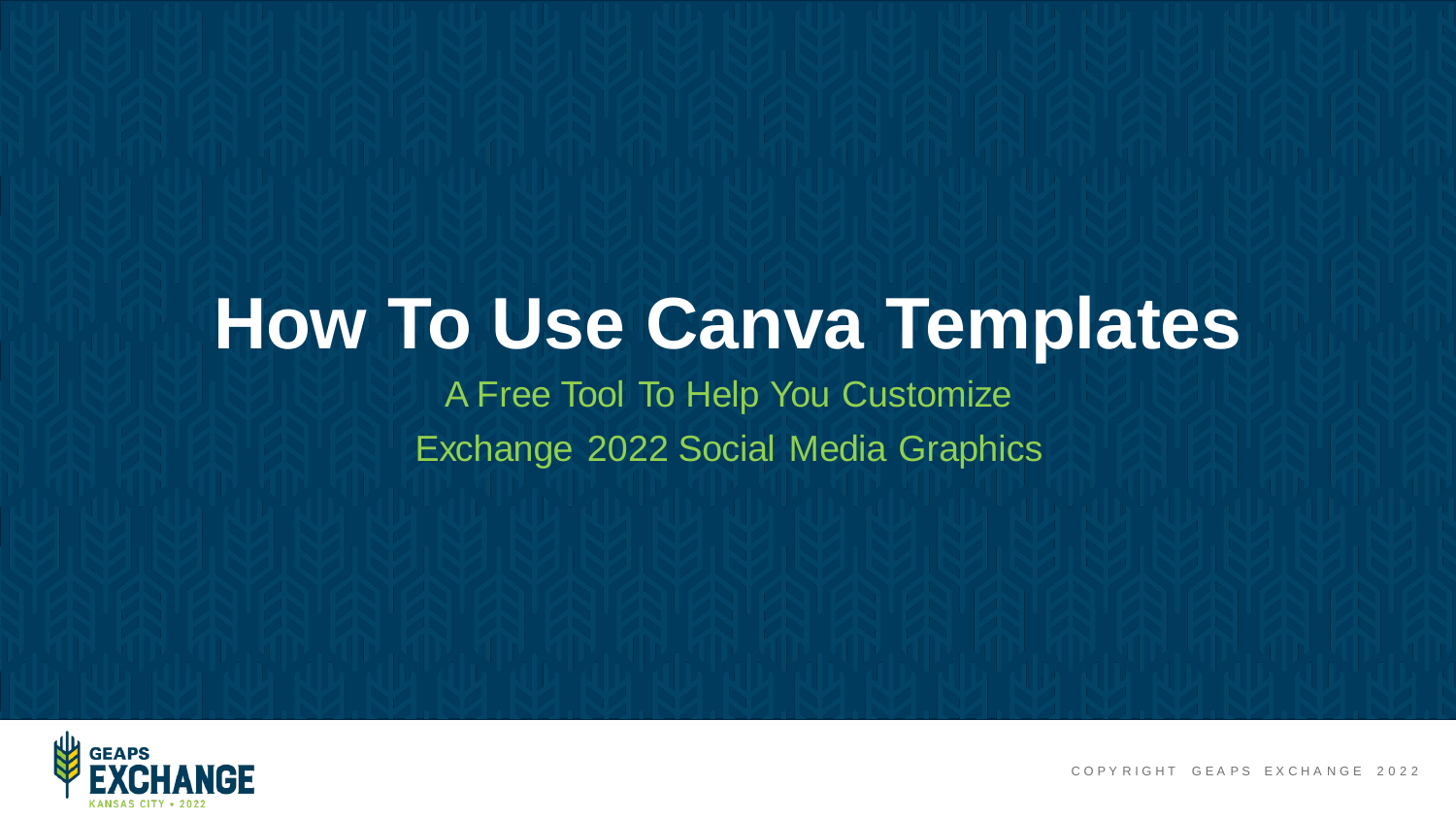# WHAT IS **CANVA?**

A freemium online tool for creating professional graphic design ໑

- Freemium means it's free to use unless you'd like to unlock additional features and functions €
- All Canva Exchange 2022 social media templates are editable in the free version of Canva €

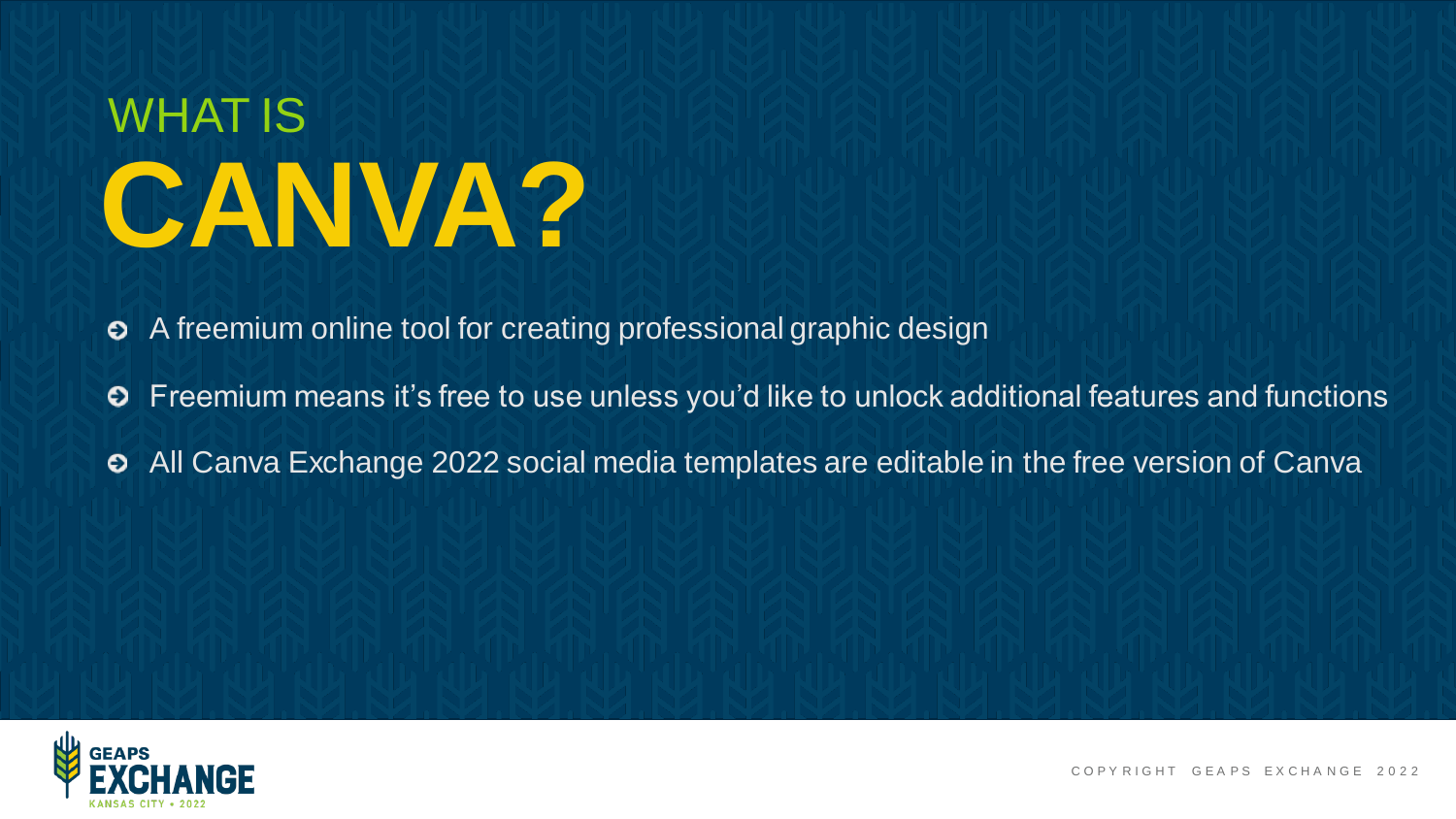#### **How to Get Started…**

- Go to [www.canva.com](http://www.canva.com/)
- Sign up for a free account
- Choose a template to edit by clicking below
- [LinkedIn Post Template](https://www.canva.com/design/DAEwqINJs34/OjW0P9J6-AzxsX8LxJdcRQ/view?utm_content=DAEwqINJs34&utm_campaign=designshare&utm_medium=link&utm_source=sharebutton&mode=preview)
- [Facebook Post](https://www.canva.com/design/DAE3_ZbF9d4/7on1ljak3qCzn7rrrcwJEw/view?utm_content=DAE3_ZbF9d4&utm_campaign=designshare&utm_medium=link&utm_source=sharebutton&mode=preview)  **Templates**



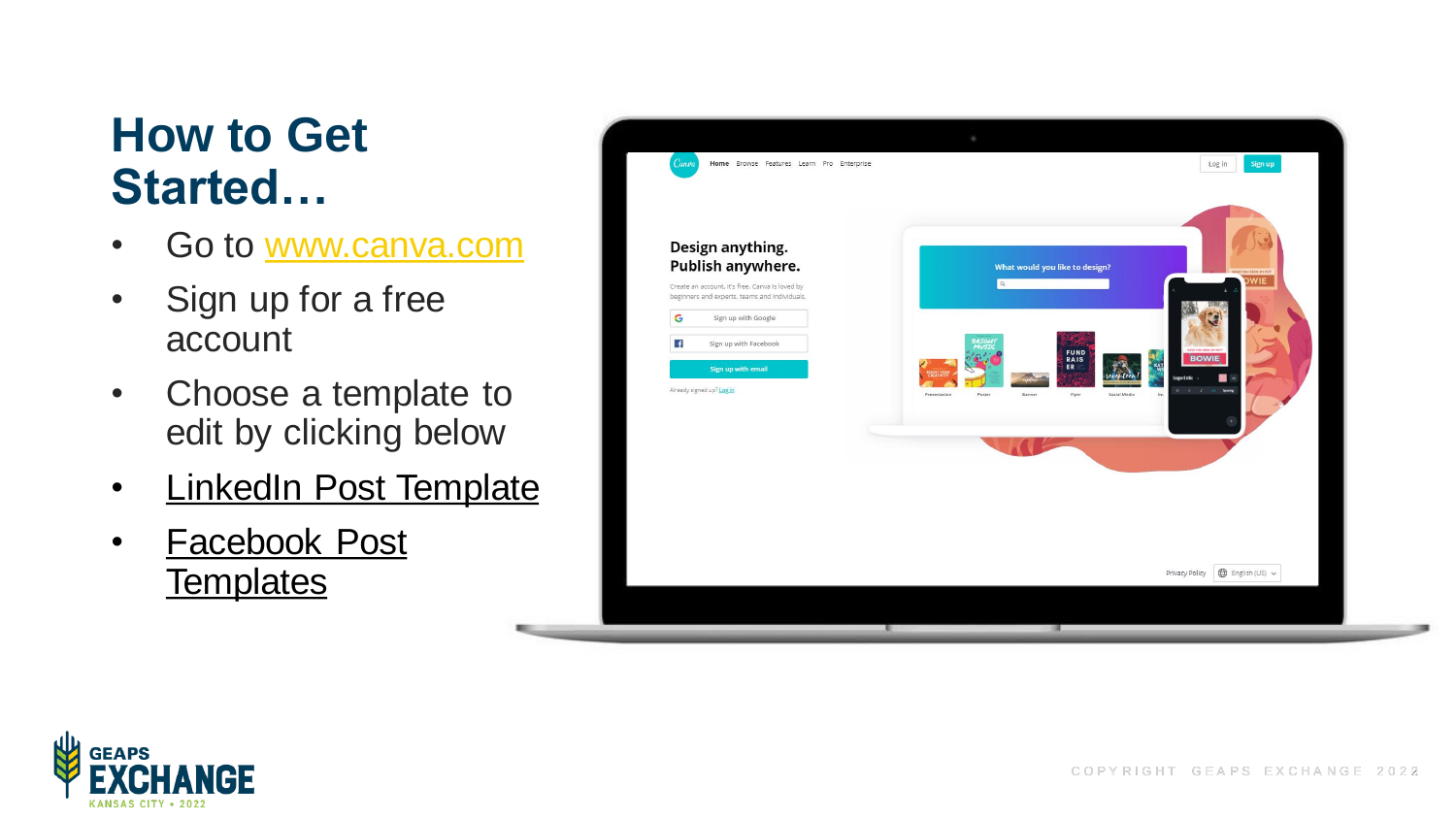#### **How to Get Started…**

• Click the "Pencil" on the bottom left and click "use template"





COPYRIGHT GEAPS EXCHANGE 2022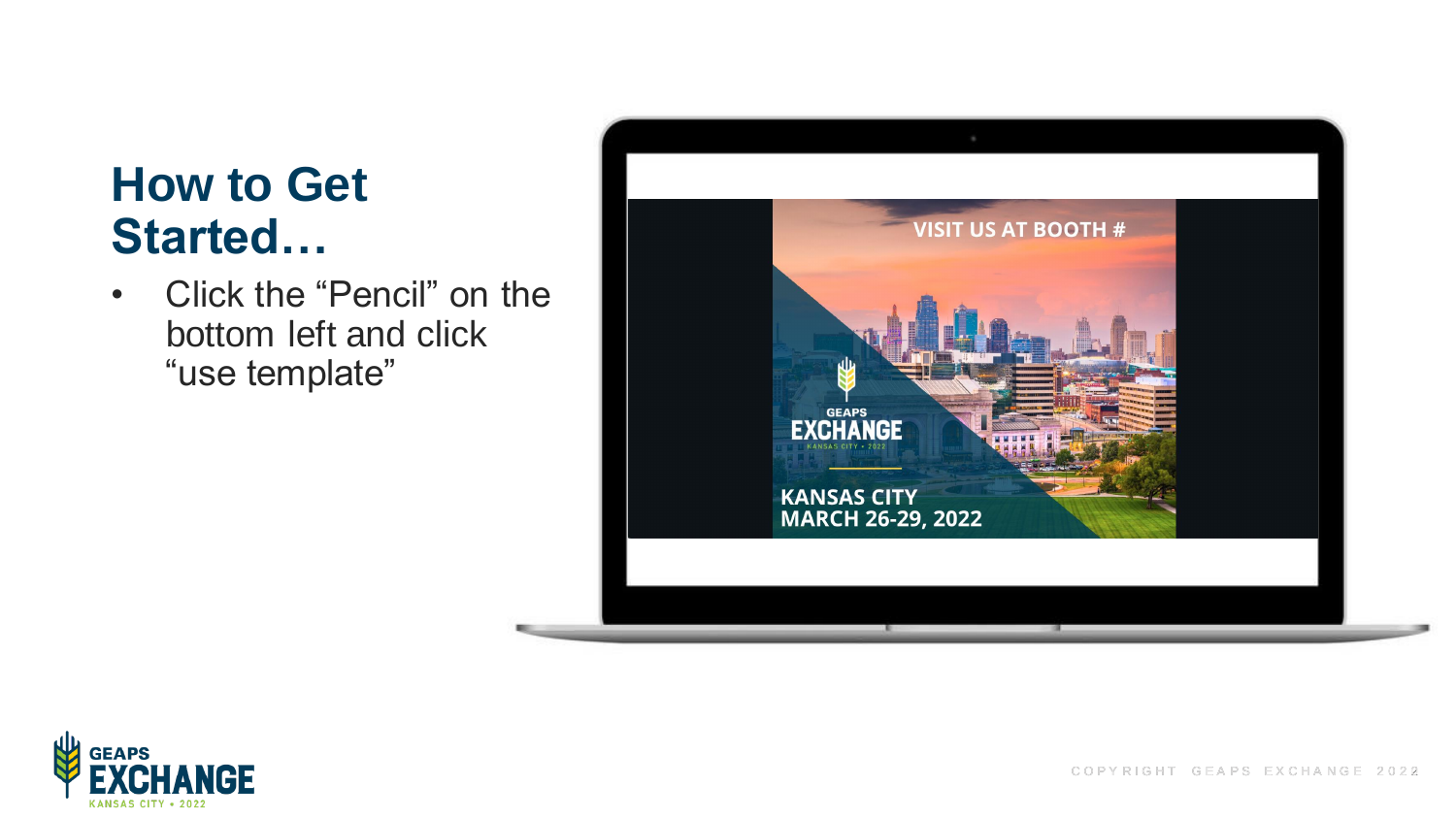#### **How to Get Started…**

- When the template opens, click "File" and "Make a Copy" in the upper left hand corner
- Be sure to save it as a copy before editing.



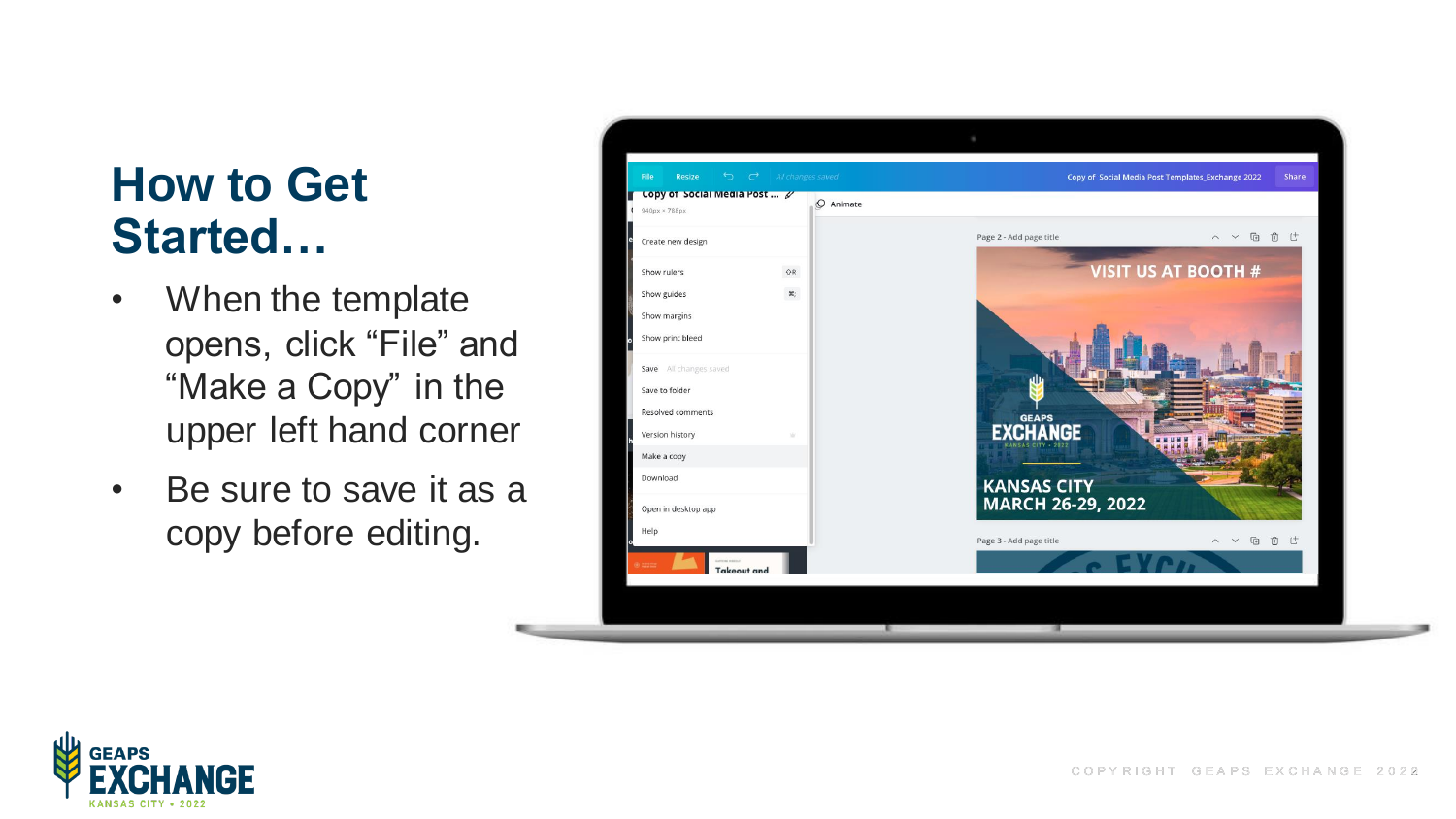### **How to Edit…**

- Hover the mouse over the element you would like to edit. In this case, the text box "Booth #"
- Double click on the text box to edit and add your booth number.
- Scroll down to see the 2<sup>nd</sup> design version of the graphic